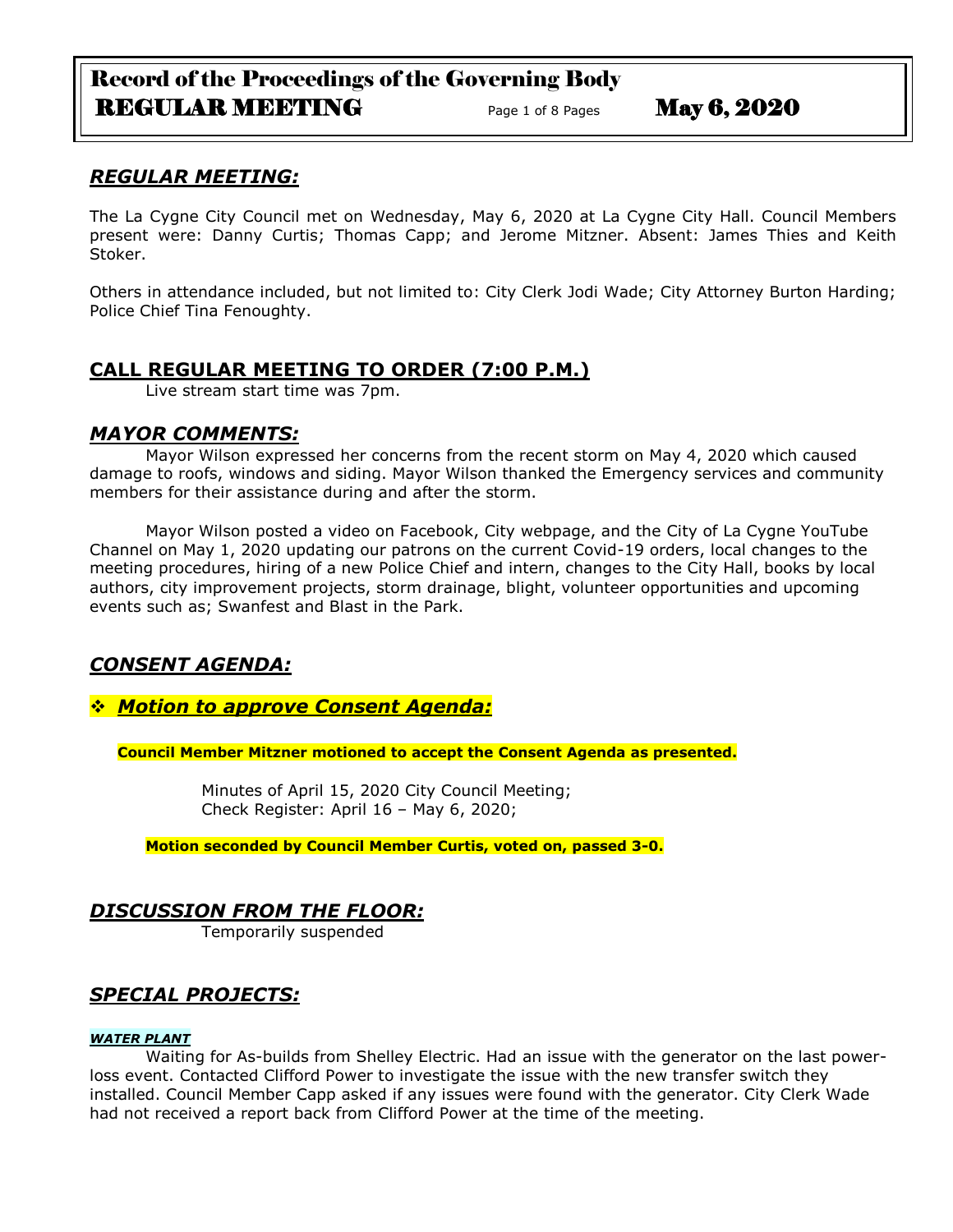# Record of the Proceedings of the Governing Body REGULAR MEETING Page 2 of 8 Pages May 6, 2020

# *SPECIAL PROJECTS CONT:*

#### *SEWER IMPROVEMENT PROJECT*

BG Consultant, Paul Owings, submitted a letter to Mike Billings with USDA regarding the results from the sewer lagoon berms. The current base flood elevation is 806.8' and the topographic survey showed for the most part the top of the lagoon is at or above the base flood elevation. There were a few areas that could be addressed during the project that would need to be brought up a  $1/10<sup>th</sup>$  of a foot. If we are required to raise the top of the elevation to 807.8' there would be considerable cost. Paul indicated the cost would be greater than \$200,000. Paul's letter asked USDA to proceed with the project as originally presented.

City Clerk Wade asked the Sewer Committee to meet to review the increase in sewer rates that had been previously discussed for the future sewer improvement project. The rates were originally suggested to begin this Fall 2020. Council Member Capp will reach out to Council Member Thies and City Clerk Wade to set-up a meeting date and time.

The boundary survey is still in progress.

#### *KDOT CCLIP*

KDOT, BG Consultants, Donna Schmidt, Dan Nasalroad and City Clerk Wade will have a field check meeting on May 14 at 10am to review the drawings to date for the Industrial Road and KS Hwy 152 intersection CCLIP project. Council Member Capp would like to also attend and Mayor Debra Wilson. City Clerk Wade will reach out to Jason with BG Consultants for information prior to the meeting.

## *REPORTS OF CITY OFFICERS:*

#### **CITY ATTORNEY –BURTON HARDING –**

- City Attorney Harding advised the Council of Executive Order 20-29 establishing Phase 1 of the reopening of Kansas. City Attorney Harding also reviewed the definition of a mass gathering. In Phase 1, a gathering may consist of up to 10 people able to be a 6' distance from each other. There can be more the 1 group of 10 in an area as long as those groups of ten can maintain a distance of 6' from each other while maintaining a distance of 6' from each individual in the group.
- City Attorney Harding has been reviewing the contracts for Orr-Wyatt Streetscapes and BG Consultants in regards to the warranty period for the Water Improvement project. BG Consultants had an Inspector on the job who should have been checking for issues during the installation process. City Attorney Harding has not determined yet who the complaint would be filed with pertaining to the severed sewer line at 503 N.  $4<sup>th</sup>$  Street that was recently repaired. Council Member Capp inquired about how much time City Attorney Harding has spent on reviewing information. City Attorney Harding currently has about 4 hours of time. Council Member Curtis suggested to go ahead and reimburse the home owner for the expenses of the repair while the City continues to reach out to the Contractor or BG Consultants. Council Member Mitzner suggested to have City Attorney Harding continue to pursue the sewer bill. Council Members had a few legal questions for City Attorney Harding pertaining to his role with addressing the sewer repair bill that will be discussed during Executive session.
- Council Member Mitzner inquired about the obligations of the City to enforce the Executive orders issued recently in Phase 1 of the reopening of Kansas. City Attorney Harding suggested the enforcement was directed more to businesses following the proper procedures than to individual people.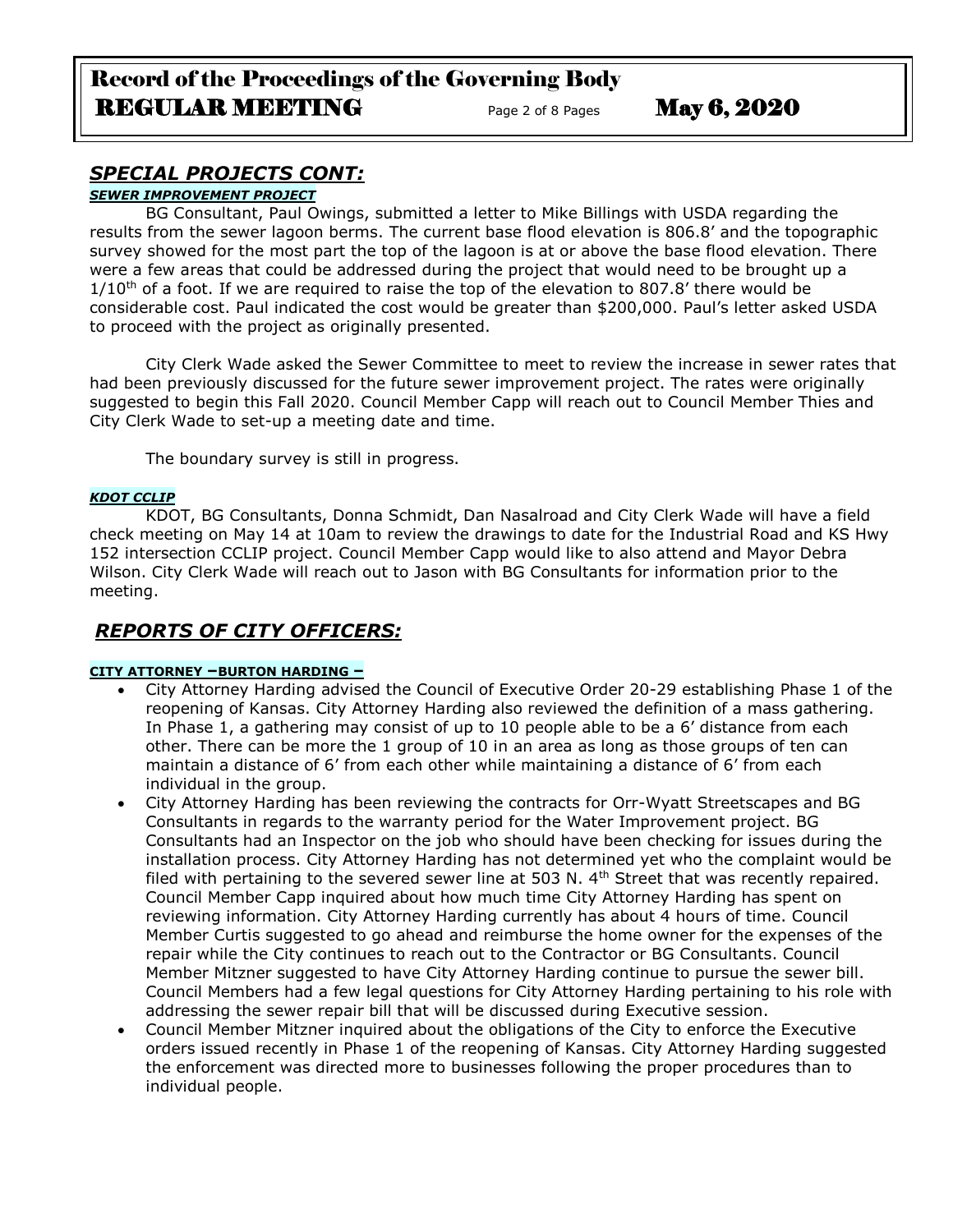# Record of the Proceedings of the Governing Body REGULAR MEETING Page 3 of 8 Pages May 6, 2020

# *REPORTS OF CITY OFFICERS CONT:*

**CHIEF OF POLICE/CODES OFFICER -TINA FENOUGHTY** 0 Citations issued since last meeting  $1 -$  Traffic Stop Calls for Service / Reports – 04/20/20 thru 05/04/20

| Civil Stand-by $-1$  | Criminal Damage to Property - 2 |
|----------------------|---------------------------------|
| Check Welfare $-4$   | Fraud (Counterfeit bills) - 2   |
| Criminal Threat $-1$ | Domestic - 1                    |
| Forgery $-1$         |                                 |

Codes Enforcement The following letters have been sent:

Grass Letters – 5 Nuisance Letters – 2 INOP Veh Letter- 1

Animal Control

2019/2020 there have been 286 dogs tagged 2020/2021 there have been 069 dogs tagged Letters will be sent out at the end of May as a reminder to tag animals

**VIN Inspections- 2** have been scheduled for 05/05/20. Council Member Curtis asked where the VIN Inspections were taking place. Police Chief Fenoughty stated in the front parking area.

#### **New Business**

-Dog Tags are available for the 2020/2021 year. The 2019/2020 dog tags have expired on April 30<sup>th</sup>, 2020.

-Two Grants have been submitted at this time. Corporal West is monitoring emails for notification of Grant status that appears to be delayed due to Covid-19.

-Due to Criminal Damage in the City Park patrol has been increased.

-We are starting to initiate traffic stops while being mindful of Covid-19 distancing

Council Member Capp complemented Police Chief Fenoughty on her interview on KCTV5 and inquired about the status on the alley clean-up. Police Chief Fenoughty has been briefed on the situation with the alley ways in town and will begin addressing patrons in the next couple of weeks.

#### **PUBLIC WORKS DEPARTMENT – PUBLIC WORKS SUPERINTENDENT (PWS) DAN NASALROAD Committee Discussions**

#### **Water and Gas:**

- Chlorine Dioxide system is up and running.
- Replaced a gas service line on Locust.
- Met with gas committee to review gas codes.

#### **Street:**

- Ordered patch material.
- Started patching streets.
- Installed "NO TRUCKS ALLOWED" signs at  $1<sup>st</sup>$ , Railroad, And south  $4<sup>th</sup>$  streets.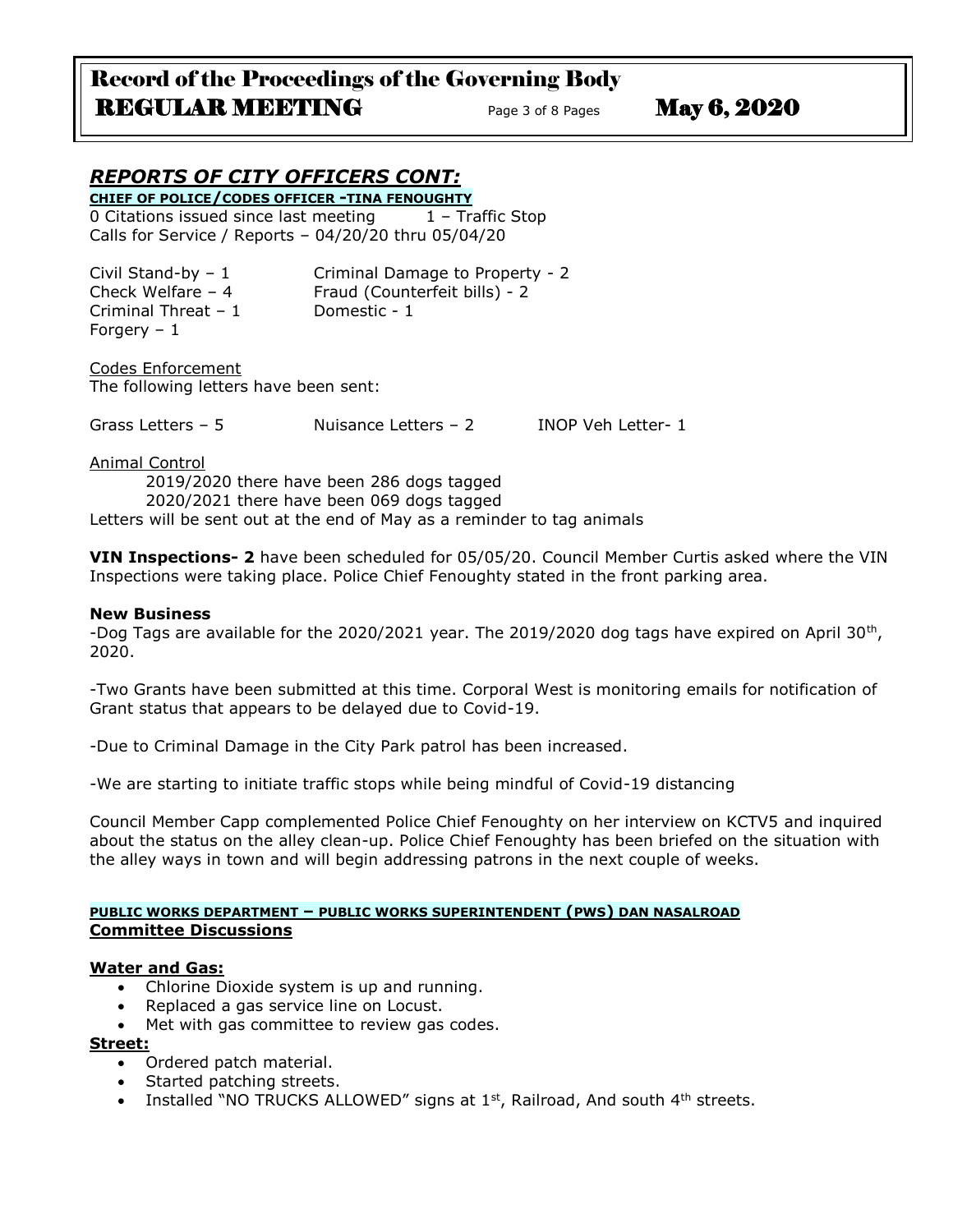# Record of the Proceedings of the Governing Body REGULAR MEETING Page 4 of 8 Pages May 6, 2020

# *REPORTS OF CITY OFFICERS CONT:*

**PUBLIC WORKS DEPARTMENT – PUBLIC WORKS SUPERINTENDENT (PWS) DAN NASALROAD**

#### **Sewer:**

- Industrial park lift station repair parts ordered.
- Waste water lagoons were mowed and banks trimmed.
- Talked with B&G about the height of the berms at the lagoons.

#### **Cemetery:**

Bruce is doing a nice job of keeping up with the weather conditions.

#### **FIRE DEPARTMENT – FIRE CHIEF DAN NASALROAD –**

- Fire hose that was ordered has arrived.
- Still no training.

#### **CITY CLERK – JODI WADE**

Report from 4/16/2020 – 5/6/2020

- Audit was performed on April 27 & April 28. We should hopefully receive our Financial Statements in a couple of weeks.
- Notices were prepared and mailed to all Utility Customers regarding a payment procedure for the March (16) and April (80) outstanding utility bills.
- Continue training intern Katie Russell.
- City Treasurer Connie Gore has completely sorted through all boxes for the Planning & Zoning Files to get the permits for Building, Use, Conditional and Zoning organized from past years to the present.
- State Budget workbook was released on April 14. Will start working on the 2021 Budget.
- County Mapping/Zoning will correct the plats for the sewer lagoons so it is all 1 piece of property.
- Researching information pertaining to Condemnation, Land Banks, Moderate Income Housing programs and Rural Housing Incentive Programs for dilapidated homes.
- Updating Business Cards.
- Researching temporary financing for Sewer Improvement Project.
- Met with Park Board Chairman, Linda Elder, to review Budget information.
- Put together Data information for the Public Building Commission for the current City Hall building and Community Building.

Council Member Capp asked about the staff in the City Hall. City Clerk Wade stated both of the clerks and the intern are working in the office every day. Mayor Wilson advised the Council that Municipal Court would be held in the Community Building.

## *COUNCIL COMMITTEE REPORTS:*

#### *WATER & GAS -*

 $\checkmark$  Water Commission request to change the authorized places of use under our current water rights. The Water rights must include all areas you may possibly intend to serve. We have (4) Files and it is \$200 per file to update and add City of Linn Valley/Linn Valley Lakes. Total of \$800. Takes 6-9 months to process the applications. No water can be released to the entity until the rights are updated. CC Wade contacted RWD1 to find out if Linn Valley was included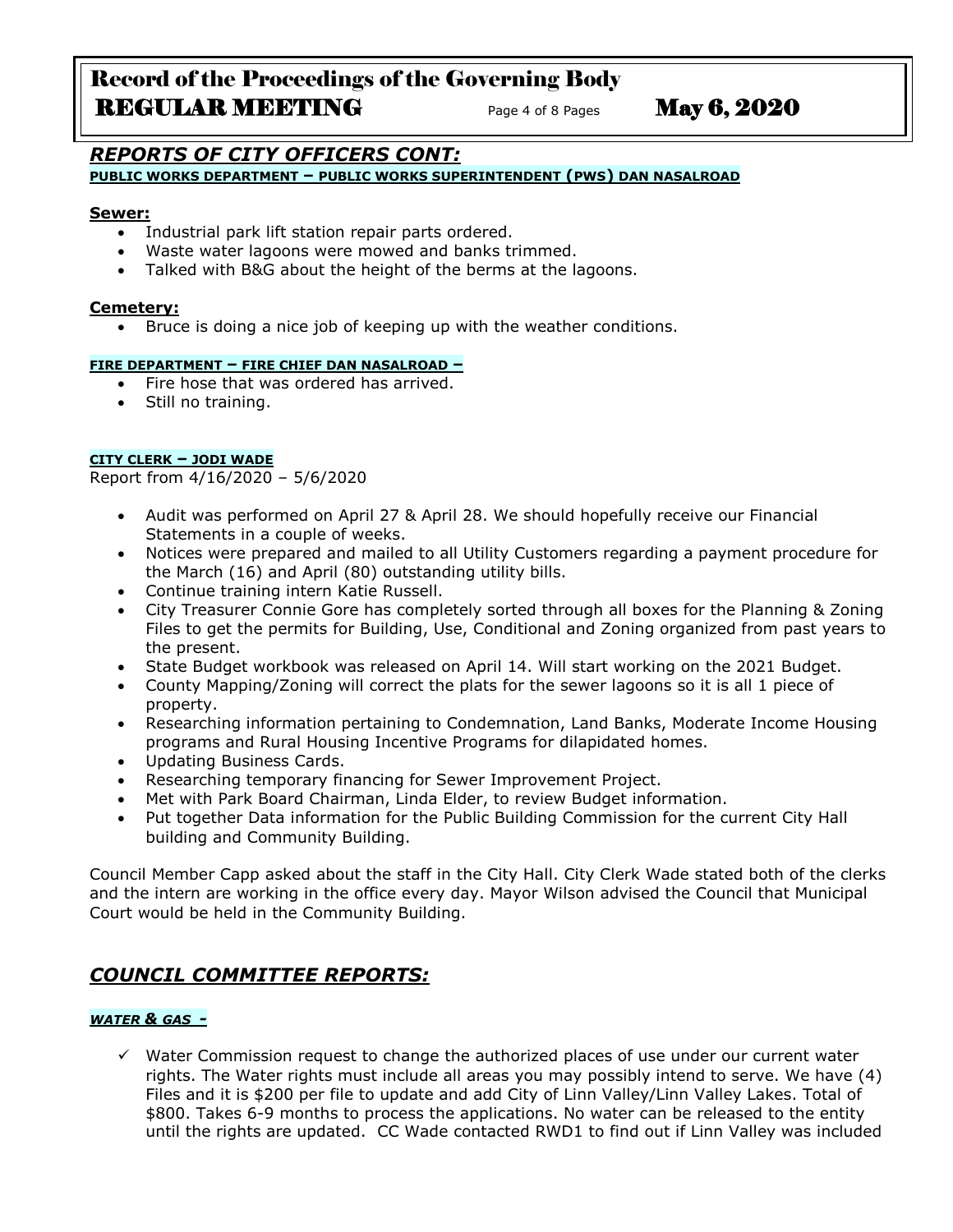# Record of the Proceedings of the Governing Body REGULAR MEETING Page 5 of 8 Pages May 6, 2020

## *COUNCIL COMMITTEE REPORTS CONT:*

#### *WATER & GAS -*

in their legal description. The only document found by RWD was a right-of-way easement to run a line through Linn Valley property. The document was emailed to Katie Tietsort. Upon review, DWR has concluded that the changes do need to be filed.

#### *Motion*

**Council Member Mitzner motioned to move forward with completing the applications to update the (4) Water Right Files to include the City of Linn Valley/Linn Valley Lakes for the amount of \$200 per application for a grand total of \$800. Motion seconded by Council Member Curtis, voted on, passed 3-0.** 

 $\checkmark$  The Gas committee met with PWS Nasalroad and City Clerk Wade to review the Gas utility section of the City Codes book. City Clerk Wade is working on completing the draft with the suggestions from the committee to present at the May 20<sup>th</sup> meeting.

#### *STREET –*

 City Clerk Wade reached out to some other communities the size of La Cygne to recommend some Engineering firms they have utilized for storm water drainage projects.

#### *SEWER-*

 $\checkmark$  Discussion was held during City Attorney Harding's report pertaining to a sewer line repair at 503 N  $4<sup>th</sup>$  St. The sewer service line was bored through by Orr Wyatt Streetscapes during their installation of the new water mains in the Water Improvement project. The house had been vacant for the past 3 or so years. Invoice has been sent to Orr-Wyatt/BG Consultant. Past the warranty period. No response from Orr-Wyatt. Total cost of repair \$1825.

#### *Motion*

**Council Member Curtis motioned to reimburse the owner of 503 N 4th St for the repairs performed by Double Eagle Excavating in the amount of \$1825. Motion seconded by Council Member Mitzner, voted on, passed 3-0.** 

*PARK-* Mayor Wilson advised the Council that Linda Elder was assigned as the Chairperson of the Park Board. Council Member Mitzner asked what damages had occurred at the Community Park. City Clerk Wade stated the door on the women's bathroom had been kicked in which dented the metal face of the door and broke the wooden face of the door. Door has been replaced and report has been filed. *CEMETERY –* A couple of large trees fell down and some large limbs during the storm on Monday, May 4, 2020. The gate to the Oak Lawn portion of the cemetery has been closed.

*PUBLIC SAFETY –NONE*

*COMMUNITY BUILDING-NONE*

#### *EMPLOYEE RELATIONS & TRAINING –*

 Council Member Mitzner asked City Clerk Wade to move forward with rescheduling the KORA/KOMA training and Customer Service Training perhaps in July 2020.

# *SPECIAL COMMITTEE REPORTS:*

*EMERGENCY MANAGEMENT –NONE SWANFEST COMMITTEE -NONE PLANNING & ZONING COMMISSION-NONE LA CYGNE COMMUNITY PARK BOARD – MEETING MINUTES FROM MARCH 26 & MAY 4 MEETING*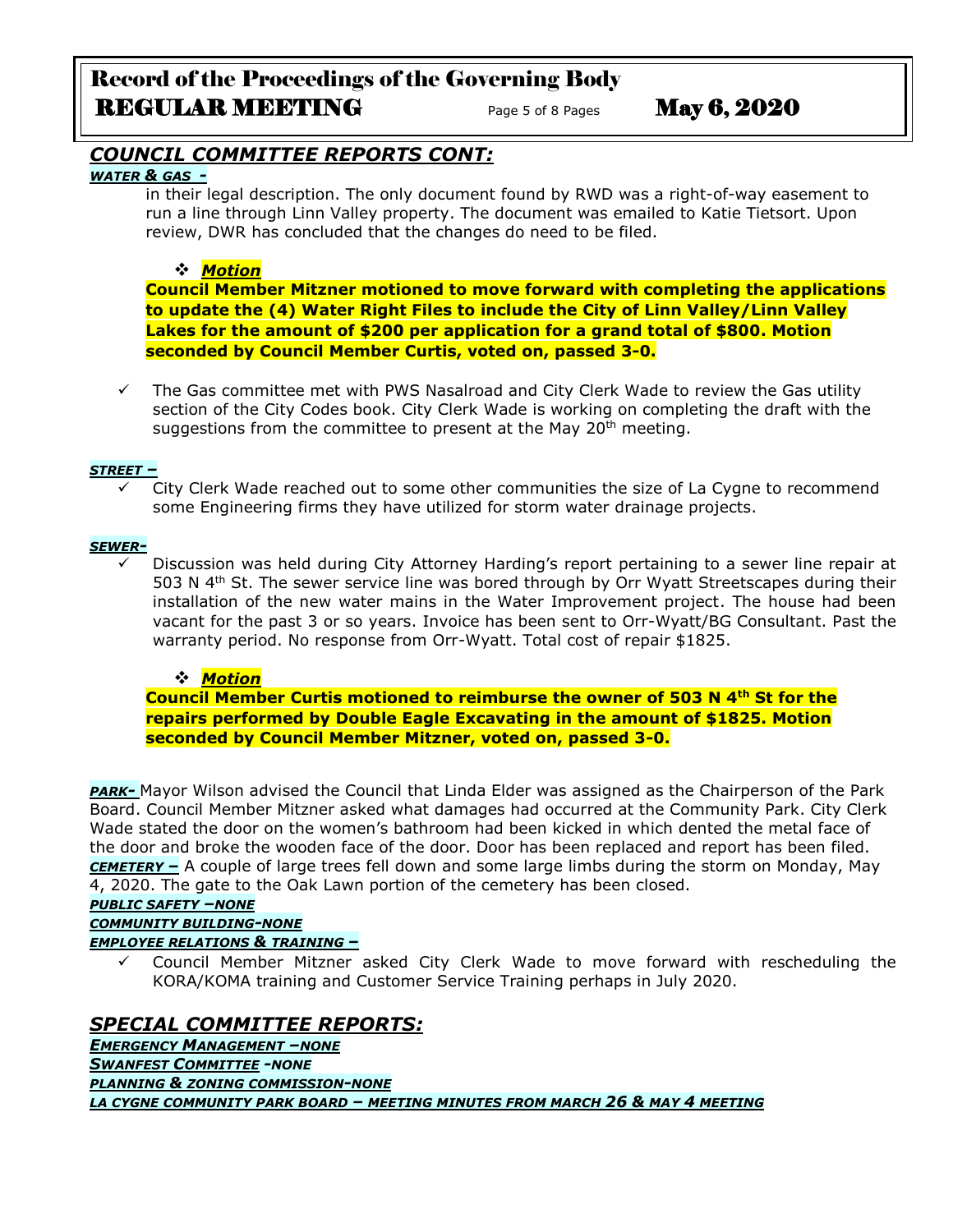# Record of the Proceedings of the Governing Body REGULAR MEETING Page 6 of 8 Pages May 6, 2020

### *UNFINISHED BUSINESS:*

*RESOLUTION NO. FOR ADMINISTRATIVE POLICY NO 9 – PURCHASING AND BIDDING POLICY*

Discussion was held regarding the final draft presented by City Attorney Harding. Concerns regarding the advertising of items over the amount of \$3,000 and \$6,000 (PWS) prior to receiving sealed bids. City Attorney Harding explained the section was in the existing policy but for items over the amount of \$2500. Council Member Mitzner suggested tabling the policy until the Council is able to meet in person to discuss. The objective is to improve the policy to make the purchasing process more efficient for the City Department supervisors.

#### *ORDINANCE NO TO AMEND ARTICLE 6, TABLE 6-1 BY ADDING LINE 19 TO "PERMIT R-1 TO ALLOW A CONDITIONS USE PERMIT FOR FOOD TRAILERS & MOBILE KITCHENS FOR THE PURPOSE OF FOOD SALES"*

The recommendation from the Planning & Zoning was accepted by motion at the April 15, 2020 meeting and will need to be approved by ordinance.

#### *Motion*

**Council Member Curtis motioned to approve Ordinance No. 1469 amending table 6-1, Article 6 of the La Cygne Zoning regulations to permit R-1 to allow a conditional use permit for food trailers & mobile kitchens for the purpose of food sales. Motion seconded by Council Member Mitzner, voted on, passed 3-0.** 

### *ADVANTAGE COMPUTER/SERVER QUOTE-*

Mayor Wilson asked the Council if they would like to review the quotes had been tabled. The Advantage Quote for (2) new desktops and (1) new laptop w/ Window 10 and Microsoft Office 2019 in the amount of \$3380 + installation (includes 3-yr parts warranty) **OR** Peoples Telecommunications Quote for (2) new desktops and (1) laptop w/ Windows 10 and Microsoft Office 2019 in the amount of \$3989.99 (includes 1 year warranty). Server Quote in the amount of \$3770. Council Member Mitzner suggested for the Council to move forward with purchasing the stated equipment which was needed by the City Hall staff. The computers are a necessity for operation and Council Member Mitzner would rather purchase the items now to allow time for set-up vs. facing an emergency situation.

#### *Motion*

**Council Member Capp motioned to purchase (1) Laptop and (2) Desktop computers with Windows 10 and Microsoft Office 2019 from Advantage Computers in the amount of \$3380 and to upgrade the Server for the amount of \$3770 for a total of \$7150. Motion seconded by Council Member Mitzner, voted on, passed 3-0.** 

#### **CITY OF LA CYGNE WEBSITE UPGRADE DEVELOPMENT:**

This item was tabled until the May meeting. The platform our website currently runs on will be coming to its end of life at the end of 2020. One-time upgrade fee of \$945. Mayor Wilson asked the Council if they would like to address this quote or table until May 20, 2020 meeting.

#### *Motion*

**Council Member Mitzner motioned to approve the quote in the amount of \$945 from One-Each technologies for a one-time upgrade to a new platform. Motion seconded by Council Member Capp, voted on, passed 3-0.**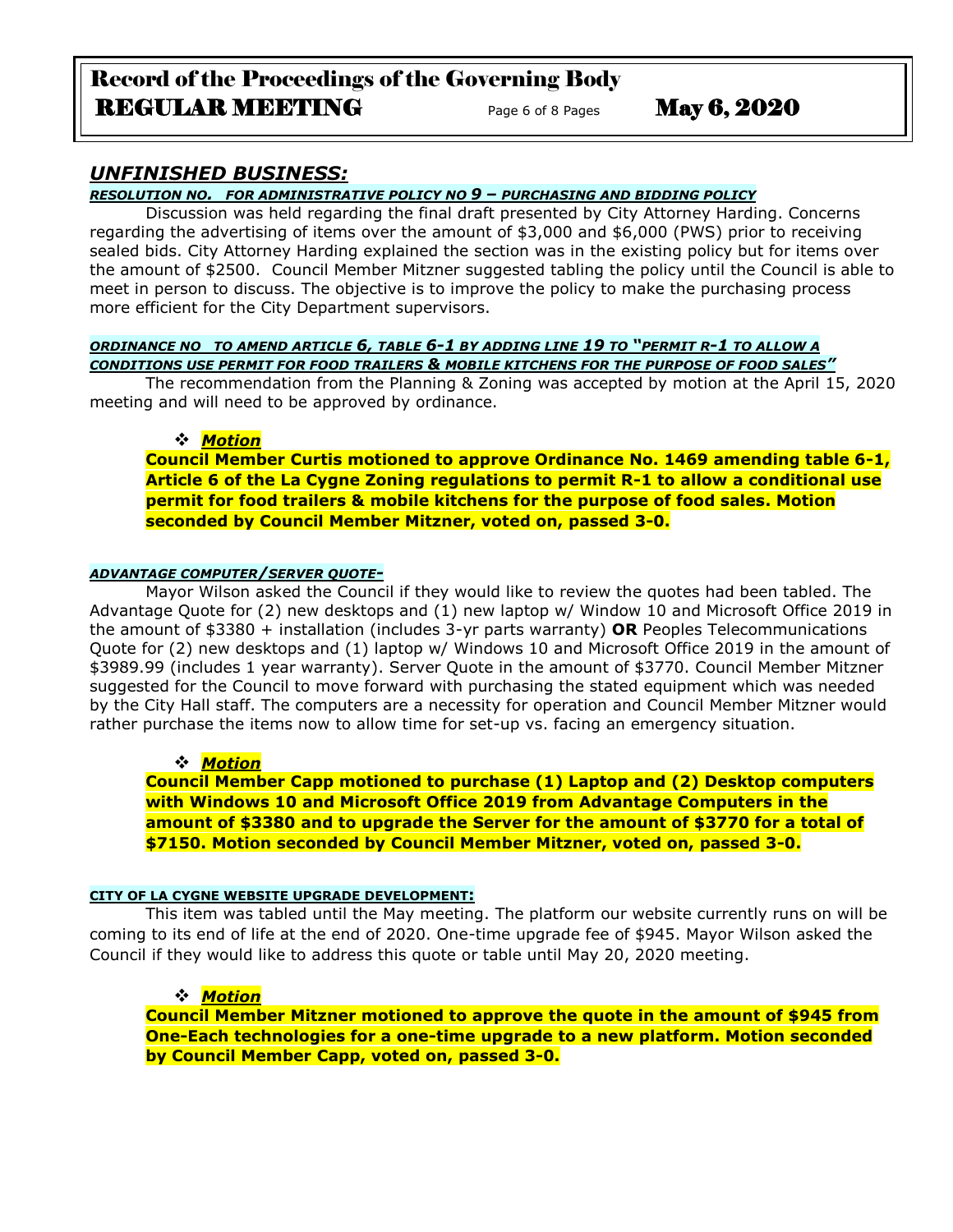# Record of the Proceedings of the Governing Body REGULAR MEETING Page 7 of 8 Pages May 6, 2020

## *NEW BUSINESS:*

**STIFFEL LETTER OF ENGAGEMENT FOR TEMPORARY FINANCING:** City Clerk Wade will review the temporary financing with the Sewer Committee to be addressed with the Council at a later meeting.

**ANNUAL 2019 CONSUMER CONFIDENCE REPORT:** will be issued in a Newsletter form on May 15, 2020

**BUDGET WORKSHOP FOR COUNCIL AND OTHER COMMITTEES:** Council Members discussed a tentative date of May 27<sup>th</sup> but chose to wait until the May 20<sup>th</sup> meeting to make a final decision for the workshop. Council Member Mitzner and Curtis both felt it was best to not have the Budget workshop on the same day as a Council meeting. Tabled until May 20, 2020 meeting.

**KORA/KOMA WORKSHOP:** KORA/KOMA workshop for Mayor, Governing Body, full-time City employees, Planning & Zoning, and La Cygne Community Park Board originally scheduled for April 29, 2020. Consider rescheduling for June/July 2020?? City Clerk Wade will reach out to the organizations helping with the training to see if July would work to reschedule the training. Tabled until May 20, 2020 meeting.

## *EXECUTIVE SESSION:*

#### *Motion*

**Council Member Mitzner motioned to go in to executive session for 5-minutes for consultation with attorney under attorney-client privilege. Motion seconded by Council Member Capp, voted on, passed 3-0. 9:07pm** 

### **Open Sesssion resumed at 9:12pm**

## **OTHER BUSINESS:**

### *Motion*

**Council Member Mitzner motioned to direct City Attorney Harding to pursue the reimbursement of \$1825 invoice for the severed sewer line repair by Double Eagle excavating through a demand letter. Motion seconded by Council Member Capp, voted on, passed 3-0.** 

# **NOTES AND COMMUNICATIONS TO COUNCIL:**

a] Linn County Public Health Officer Order

## *ADJOURNMENT:*

# *Motion*

**Council Member Curtis moved to adjourn the meeting. Motion seconded by Council Member Mitzner, Mayor Wilson had one more item for discussion under other business. Motion was rescinded by Council Member Curtis.**